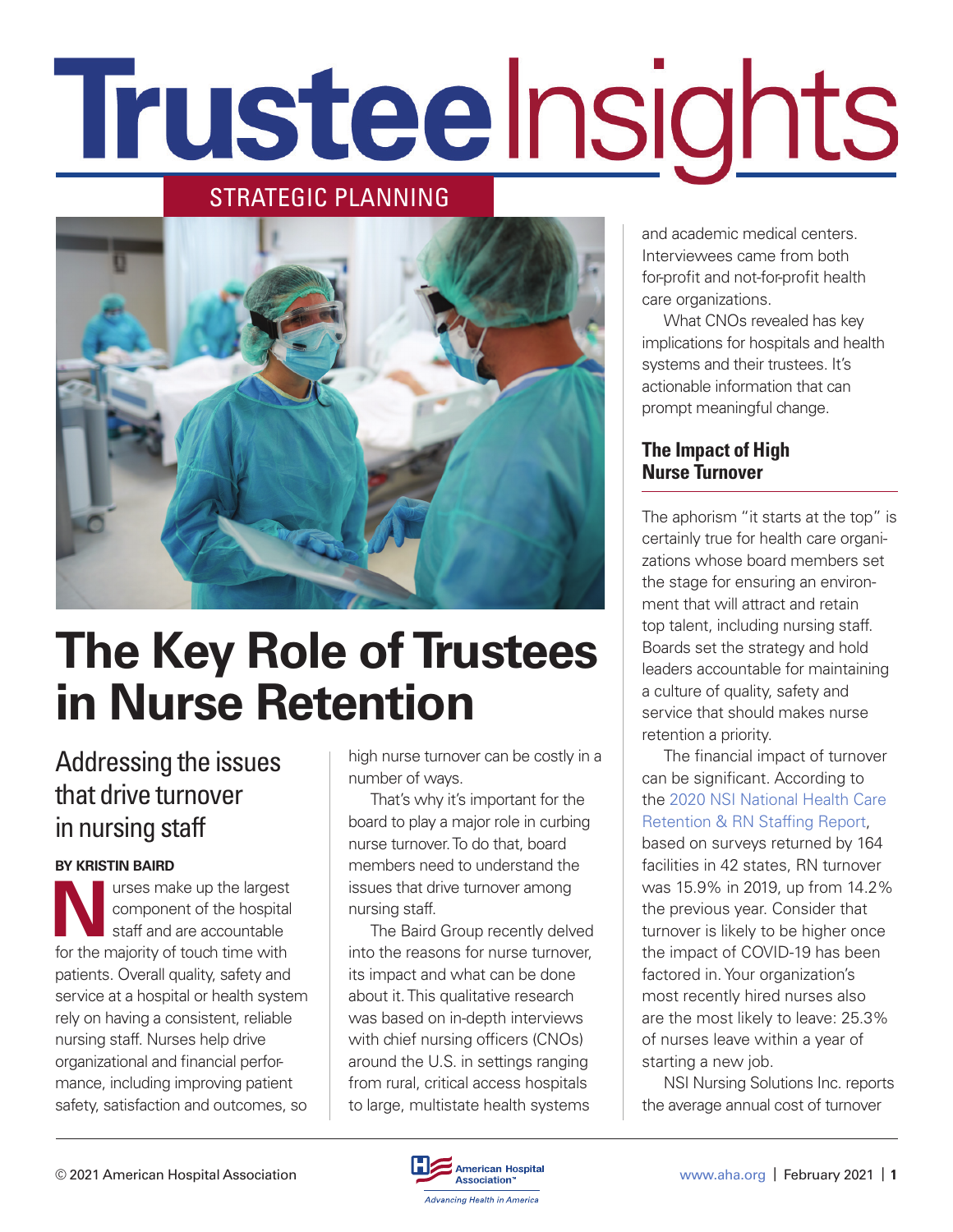# **Trustee** Insights.

for a bedside RN is \$44,400. Each percentage change in turnover could cost — or save — a hospital an additional \$306,400 a year, on average.

Hospital trustees are accountable to a wide range of community constituents to provide quality, safety and service. High nurse turnover rates can potentially affect patient quality, safety and outcomes. Trustees also are stewards of their hospital's or health system's fiscal strength and reputation. These also are potentially threatened by rising rates of nurse turnover.

### **Recognize the Link Between Culture and Retention**

Culture is one of the greatest contributors to employee retention. The highest percentage of turnover occurs during a nurse's first year of work at an organization. When the organization's culture is not a good fit, a nurse is likely to begin searching for another organization where the fit will be better.

Each organization has a stated culture — what the written mission, vision and values statements say and an actual culture — how people act and operate on a day-to-day basis. In some organizations, these two elements lack alignment.

The link between culture and retention is strong. When a hospital's or health system's actual culture doesn't mirror its stated culture — when leaders and staff don't "walk the talk" — the organization is at risk of losing staff. As a

trustee, you have the opportunity to advocate for doing a culture assessment to identify potential gaps between the organization's stated mission, vision and values and the reality as perceived by staff members, in this case nursing staff.

If disconnects emerge, your board has the opportunity to take

# **Key Questions Trustees Should Ask to Address the Challenge of Nurse Retention**

Trustees serve in a critical leadership role, poised to help their health care organizations improve operational excellence and employee engagement and retention. Engaging and retaining nursing staff can help drive organizational performance, including improving patient safety, satisfaction and outcomes.

Here are key questions for your board to ask as you take on the challenge of addressing nurse retention in your organization:

- What are our turnover rates and how do they compare to goals?
- How do our turnover rates compare to state and national averages?
- How is nurse turnover affecting the organizational and financial performance of our organization?
- What is our organization's retention strategy?
- What are our leaders' top priorities for making improvements?
- Do we have resources allocated to help achieve our goals? If not, what is lacking?
- How can our board support senior leaders' efforts? (e.g., forming a board committee to support goal achievement, having the CNO serve as a board member).

action to close any identified gaps. What steps are needed to more strongly align culture with mission, vision and values?

One step that can help achieve and maintain this cultural alignment **STRATEGIC PLANNING**

is to ensure nursing is represented with at least one voting member on the board. From a practical standpoint, a nurse on the board represents the largest segment of the hospital staff and demonstrates that the voices of nurses are valued and heard. Currently, less than 5% of hospital boards include nursing

representation.

## **Define Retention as a Strategic Imperative**

The ability to attract and retain exceptional nursing staff has always been a strategic imperative for hospitals. Today that's more important than ever. The COVID-19 pandemic has challenged health care organizations around the country to continue providing exceptional service and high-quality patient care despite stresses on the health care workforce and financial pressures on the organization.

Nurse retention can strengthen or weaken a hospital or health system. Trustees can help strengthen the organization by establishing a clear retention strategy with metrics that can be monitored over time. Employee engagement can be an important leading indicator of future turnover. Engagement and turnover metrics should be part of your organizational dashboard and reviewed regularly.

# **Establish a Clear Retention Strategy with Metrics**

Your hospital's or health system's retention strategy will be based on